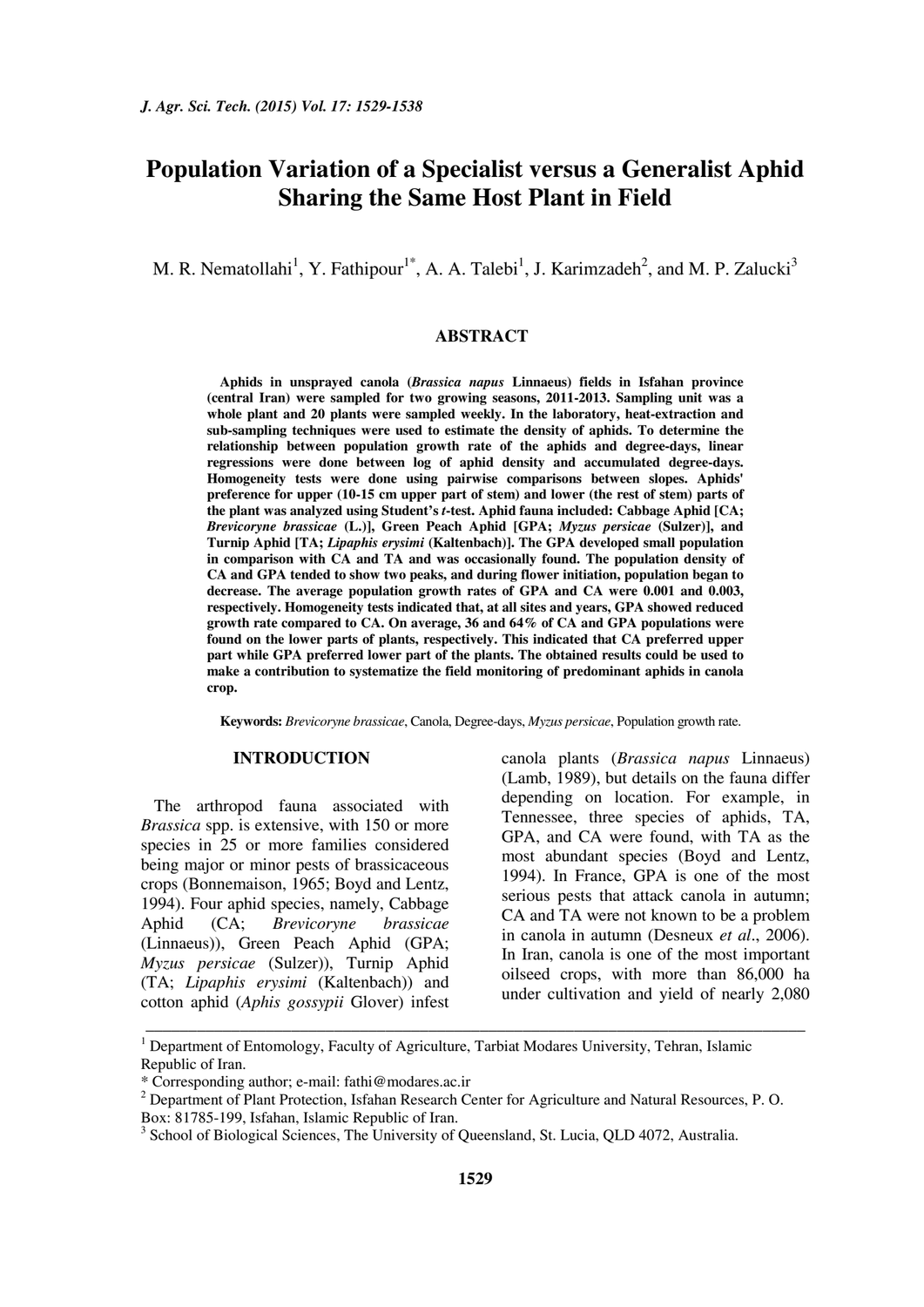kg ha $^{-1}$  (Anonymous, 2010). Aphid fauna associated with canola production was studied in some parts of Iran. In Sistan, south-eastern Iran, four species of aphids, namely, GPA, CA, cotton aphid and *Acyrthosiphon gossypii* Mordvilko were found, with CA as the dominant species (Modarres-Najafabadi *et al*., 2004). Studies in Khuzestan, southern Iran, revealed that three species of aphids i.e. TA, CA and GPA, attack canola plants and TA was the dominant species (Khajehzadeh *et al*., 2010; Farsi *et al*., 2009).

Relationship between population growth rate and degree-days was studied in some aphid species (e.g., Wright *et al*., 1995; Jansson and Smilowitz, 1985). Aphid responses to temperature are similar to those of other insects. Most aphid species show a strong linear relationship between temperature and growth or development within a range of approximately 7 and  $25^{\circ}$ C, followed by a decline at increasing temperatures (Awmack and Leather, 2007). Describing the within-plant distribution is critical to the development of sampling plans, particularly for aphids (McCornack *et al.,* 2008). Aphids often feed preferentially on certain parts of a plant, and some parts may be more susceptible to damage (Wratten *et al.*, 2007). CA significantly preferred the upper (10-15 cm upper part of stem) to lower (the rest of stem) part of canola plants (Nematollahi *et al.*, 2014a, b). In contrast, it has been shown that GPA had a distinct preference for older, lower leaves on some plants (Jansson and Smilowitz, 1985). In general, alate production is stimulated by crowding, although the proportion of the population developing into alate may vary among populations of the same aphid species on different host plant species (Williams and Dixon, 2007). However, not all aphid species respond in this manner. For example, experiment with GPA showed that this species does not always increase production of winged morphs in response to crowding (Williams *et al*., 2000).

The aims of this study were: (1) To identify aphids associated with canola plantings in unsprayed canola fields during two growing season, from 2011 to 2013; (2) To compare the seasonal occurrence and abundance of two abundant aphid species, and (3) To assess density-dependence of alate production for CA.

## **MATERIALS AND METHODS**

#### **The Study Site and Sampling Procedure**

Field experiments were conducted at two sites in Isfahan province, central Iran (Site 1: Isfahan  $32^{\circ}$   $30'$   $34''$  N and  $51^{\circ}$   $49'$   $57''$  E at 1,547 m altitude, and Site 2: Alavije  $33^{\circ}04'$ 56" N and  $51^{\circ}$  11' 08" E at 1,814 m altitude) for two growing seasons, 2011-2013. In each site, canola *cv.* Okapi (the most common cultivar grown in Isfahan province) was planted into two fields (each  $500 \text{ m}^2$ ). Sampling unit was a whole plant and 20 plants were sampled weekly during a 32 week period, from plant emergence (mid-October) to crop harvest (late May). No insecticide was applied on or around the experimental fields. Population density of aphids was recorded in two Plant Growth Phases (PGP): from plant emergence to the end of rosette (PGP1), and from the beginning of stem elongation to ripening (PGP2). The average plant growth stages of the crop were recorded using the key provided by Harper and Berkenkamp (1975) with minor modifications, thus, allowing stem elongation instead of bud. Sampling involved uprooting or cutting plants at ground level and placing them individually into plastic bags. In the laboratory, heatextraction and sub-sampling methods were used to estimate the number of aphids in each sample, as described in Nematollahi *et al*. (2014b). Before heat-extraction, adult alate aphids and adult parasitoid and hyperparasitoid wasps were collected. The aphids in the samples were separated by species and counted. The seasonal trends of the population density of the aphids were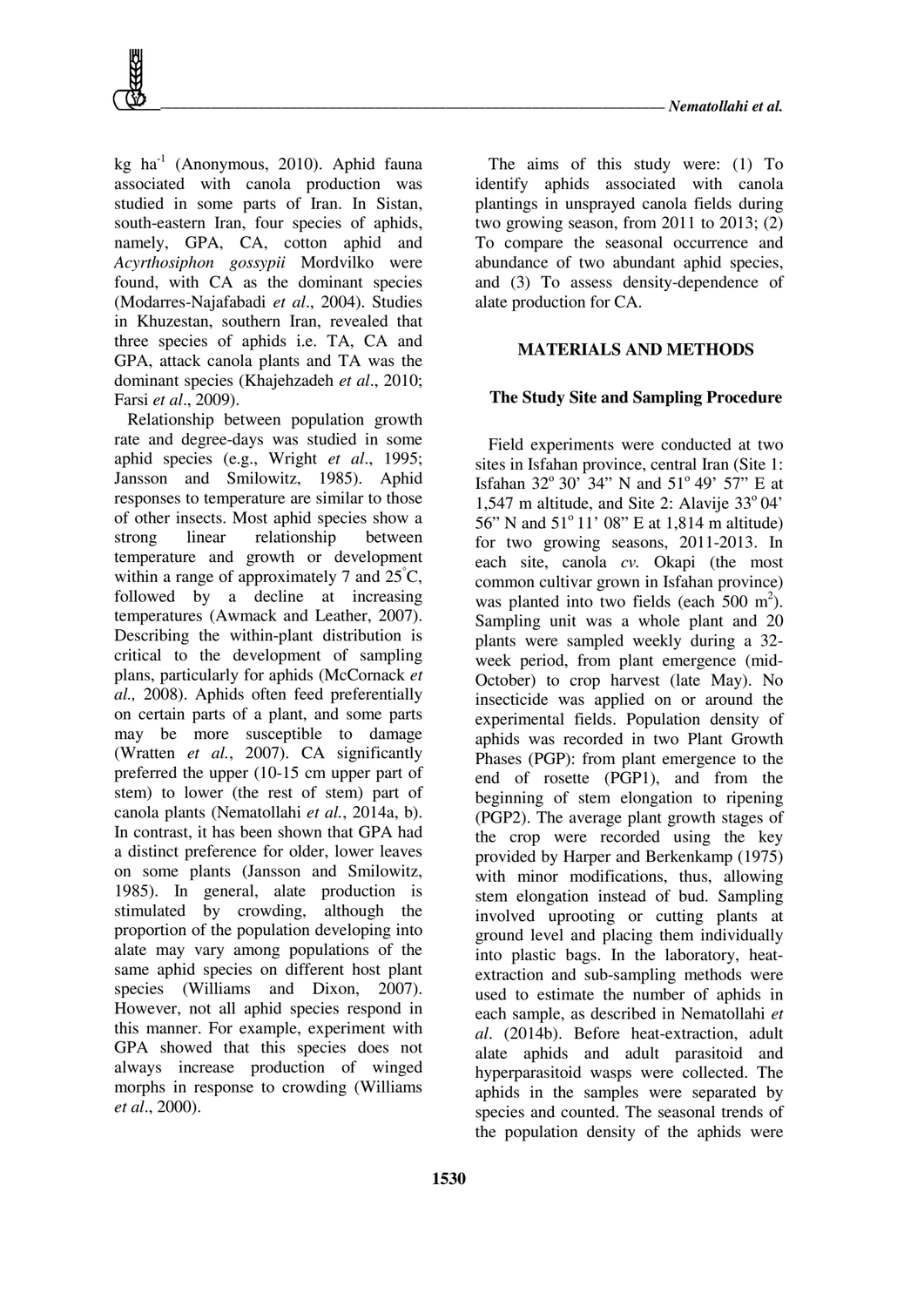plotted at each site. Data were normalized using the  $log(x+1)$  transformation. The effect of sampling date on aphid density was tested with repeated measures mixed model ANOVA, where date repeated within location was considered as a random effect (SAS Institute, 2004).

## **Relationship between Population Growth Rate and Degree-Days**

Sampling weeks were converted to Degree-Days (*DD*) using the half-day sine wave method (Higley *et al*., 1986), using the following formula:

$$
DD = \left(\frac{T\max + T\min}{2}\right) + \left(\frac{T\max - T\min}{2}\right)\sin(-1.5708 + 0.2618j)
$$

Where, *Tmax* is the maximum daily temperature, *Tmin* is the minimum daily temperature and *j* is the numbers of hours pass the minimum for that day. Temperature data was obtained from weather stations located less than 2 km from experimental sites. Accumulated degree-days over the first 12 hours were calculated from that day's minimum and maximum air temperatures, and for the next 12 hours were calculated from that day's maximum temperature and the next day's minimum temperature (Young and Young, 1998). The base temperature of  $5^{\circ}$ C (Campbell *et al.*, 1974) and 4<sup>°</sup>C (Ro *et al.*, 1998) were used for CA and GPA, respectively. Degree-days were accumulated for each site from mid-October, i.e., approximate date of plant emergence. To determine the relationship between degree-days and population growth rate of aphids, linear regressions were done for each site and year using degree-days as the independent variable and the log mean number of each aphid per plant as the dependent variable (Wright *et al*., 1995). Data from the start of sampling to the peak number of each aphid for each season were used in the regressions (Wright *et al*., 1995; Jansson and Smilowitz, 1985). The slope (*b*)

of each regression was used as a measure of the population growth rate. The homogeneity tests were used for pairwise comparison between slopes (Feng and Nowierski, 1992), using student's *t*-test formula:

 $t=(b_1-b_2)/(SE^2 + SE^2)^{1/2}$ 

Where,  $df = n_1+n_2-2$ , 1 and 2 are pairs, respectively.

## **Within-plant Distribution and Densitydependence of Alate Production**

Within-plant distribution of aphids was most obvious on taller plants where physiological differences between leaves

and/or plant parts were greater (Trumble, 1982b). To check distribution of the aphids within a canola plant, aphid densities in PGP2 on each plant was recorded in upper (10-15 cm upper part of stem) and lower (the rest of stem) parts, and aphid preference for these parts was analyzed using Student's *t*-test (SAS Institute, 2004). To check if production of CA alates was related to aphid density, a linear regression of alates number (dependent variable) on the total population density of the aphid per plant (independent variable) was done (Raworth *et al*., 1984). Significant regressions with positive slopes indicated that the production of alates increased with increased aphid density, which was interpreted as evidence of density-dependence (Wright *et al*., 1995).

#### **RESULTS**

#### **Aphid Fauna And Their Seasonal Trends**

During 2011-2012 growing season, two aphid species i.e., CA and GPA were collected, and during 2012-2013, an additional species, TA was collected. During this study, TA was collected occasionally on some dates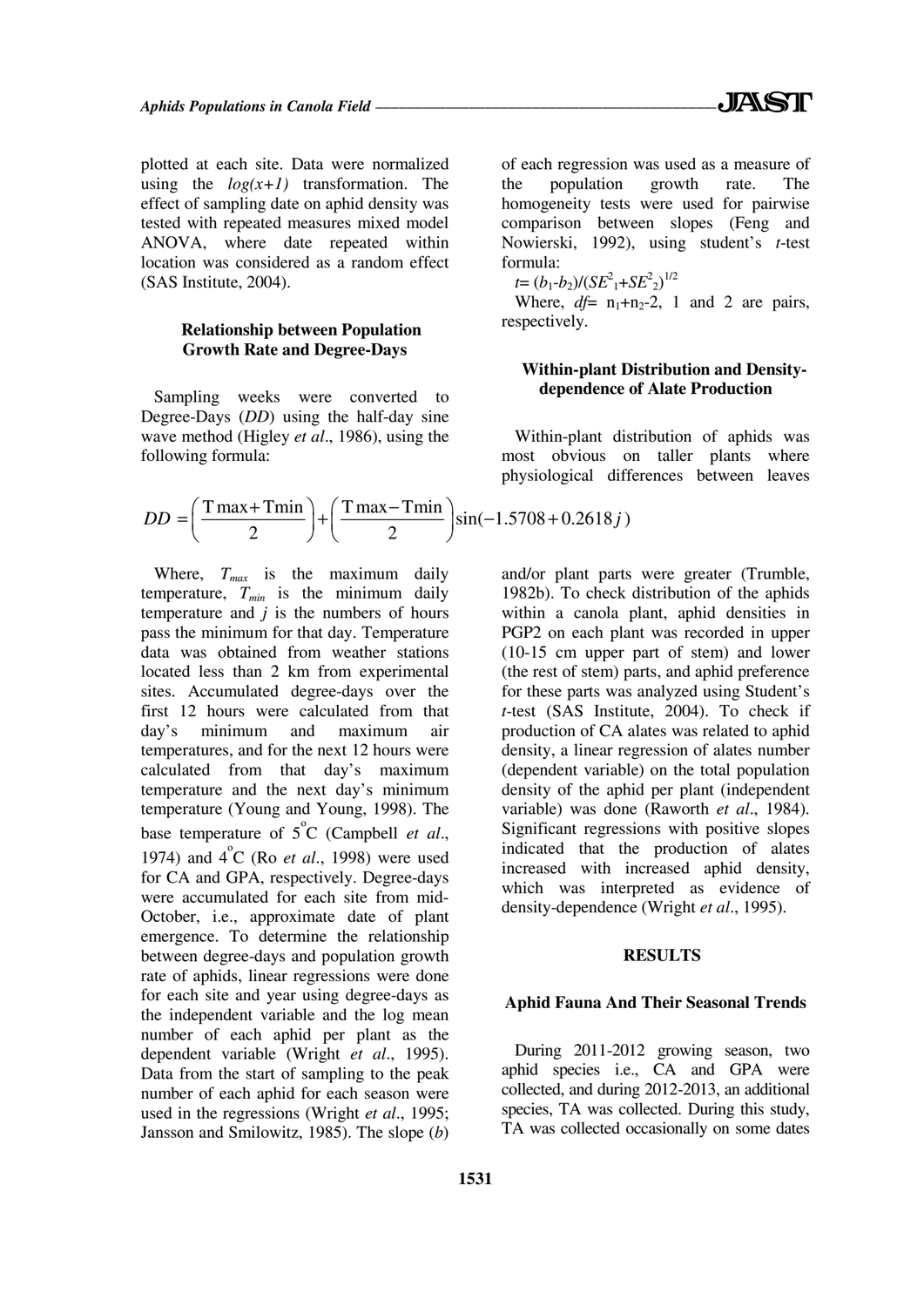and, therefore, not included in our analyses. The CA was the most abundant species collected and accounted for 98% of the aphids sampled. We observed that CA feeding lead to stunted growth, decreased pod and seed production, especially at stem elongation and flowering stages. The GPA developed relatively small population in comparison to CA (409,215 GPA compared to 20,052,562 CA); however it was the primary contaminant of canola plants during rosette and stem elongation stages (Figure 2). Repeated measures ANOVA showed that in all sites and years the population density of both aphids varied with sampling week (See statistics in Figure 1 caption). The time of peak density of CA varied among different sites and years; however, the peaks were more pronounced at Isfahan than at Alavije. In general, the population of both aphids tended to show two peaks. There was an initial rise in aphids'

number, leading to a small peak at the rosette stage. As the season progressed, the population densities increased to a much higher peak before declining once more. For CA, this second peak or seasonal peak usually occurred 2-3 weeks later than that for GPA (Figure 1). In general, as plants started to flower, population of both aphids began to decrease, except for GPA at one site (Figure 1-c). At this site, when flowering was completed  $(27<sup>th</sup>$  week of sampling) and plants began to ripen, CA densities declined rapidly, while density of GPA rose thereafter.

#### **Relationship between Population Growth Rate and Degree-days**

The regression of log mean number of aphids per plant on accumulated degree-days was highly significant. Population growth



**Figure 1.** Seasonal trends of population density of Cabbage Aphid (CA) and Green Peach Aphid (GPA) on canola: (a) Isfahan, 2011-2012; (b) Isfahan, 2012-2013; (c) Alavije, 2011-2012, and (d) Alavije, 2012-2013. Vertical bars represent the standard errors of the means. Plant growth stages were as follows: ROS= Rosette, ST= Stem elongation, FL= Flowering, and RIP= Ripening.

Statistics of repeated measures ANOVA for CA were as follows: (a)  $F= 2,020.66$ ,  $df= 31, 1,209$ , P < 0.0001; (b) *F*= 1,880.51, *df*= 31, 1,209, *P*< 0.0001; (c) *F*= 2,212.59, *df*= 31, 1,209, *P*< 0.000, and (d) *F*= 2,016.75, *df*= 31, 1,209, *P*< 0.0001.

Statistics of repeated measures ANOVA for GPA were as follows: (a) *F*= 1,528.51, *df*= 31, 1,209, *P*< 0.0001; (b) *F*= 825.57, *df*= 31, 1,209, *P*< .0001; (c) *F*= 781.98, *df*= 31, 1,209, *P*< 0.0001, and (d) *F*= 593.68, *df*= 31, 1,209, *P*< 0.0001.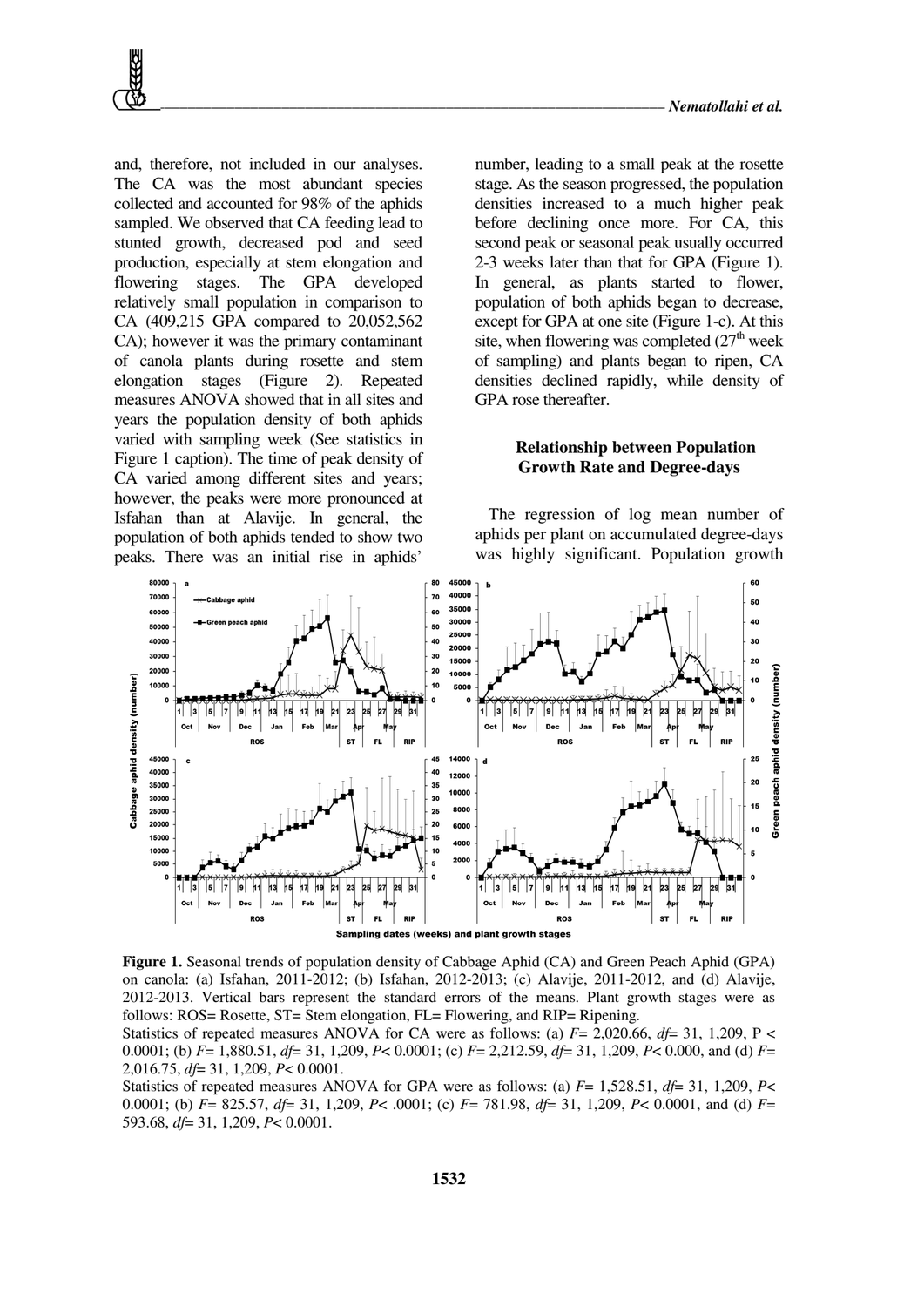

**Figure 2.** Population density of cabbage aphid and green peach aphid in different canola growth stages: (a) Isfahan, 2011-2012; (b) Isfahan, 2012-2013; (c) Alavije, 2011-2012, and (d) Alavije, 2012-2013. Vertical bars represent the standard errors of the means.

**Table 1.** Parameters from linear regression of the logarithm of population density of Cabbage Aphid (CA) and Green Peach Aphid (GPA) on accumulated degree-days on canola.

| $\text{Site}^a$ | Insect     | df   | Year    | $\overline{F}^b$ | adj  | Y intercept      | Slope $(b \pm SE)$ |
|-----------------|------------|------|---------|------------------|------|------------------|--------------------|
|                 |            |      |         |                  |      | $(a \pm SE)$     |                    |
| Isfahan         | <b>CA</b>  | 1,21 | 2011-12 | 222.97**         | 0.90 | $-0.69 \pm 0.25$ | $0.004 \pm 0.0003$ |
|                 |            | 1,24 | 2012-13 | $64.12**$        | 0.71 | $0.39 \pm 0.29$  | $0.003 \pm 0.0004$ |
|                 | <b>GPA</b> | 1,18 | 2011-12 | 94.87**          | 0.83 | $-1.37 \pm 0.24$ | $0.002 \pm 0.0002$ |
|                 |            | 1,21 | 2012-13 | $35.45**$        | 0.61 | $0.05 \pm 0.21$  | $0.001 \pm 0.0003$ |
| Alavije         | <b>CA</b>  | 1,23 | 2011-12 | $274.31**$       | 0.91 | $-0.24 \pm 0.17$ | $0.003 \pm 0.0001$ |
|                 |            | 1,25 | 2012-13 | $110.54**$       | 0.80 | $0.08 \pm 0.21$  | $0.002 \pm 0.0002$ |
|                 | <b>GPA</b> | 1,21 | 2011-12 | 211.80**         | 0.90 | $-0.26 \pm 0.28$ | $0.002 \pm 0.0001$ |
|                 |            | 1,21 | 2012-13 | $14.15**$        | 0.37 | $-0.32 \pm 0.05$ | $0.001 \pm 0.0003$ |

*<sup>a</sup>* Data for each site in each growing season was average of two fields. *<sup>b</sup>* Significant at the level of *P*< 0.01.

rates  $[Slope(b)]$  ranged from 0.002 to 0.004 for CA and from 0.001 to 0.002 for GPA (Table 1). In most cases, pairwise comparisons of slopes for each aphid between years and within site were significant, except during 2011-2012 where such significance was not observed when GPA at Isfahan was compared to GPA at Alavije (Table 2). The average temperature and relative humidity for each site, during 32-week sampling period, were as follow; Alavijeh, 2011-2012: 12.3 C±0.45,<br>36.7%±0.85: Alavijeh, 2012-2013:  $^{\circ}$ C $\pm$ 0.45, 36.7%±0.85; Alavijeh,

10.6 o C±0.44, 45.6%±0.79; Isfahan, 2011- 2012:  $11.7^{\circ}$ C $\pm$ 0.45, 40.3% $\pm$ 0.68; Isfahan, 2012-2013: 10.3<sup>°</sup>C±0.44, 46.4%±1.12.

## **Within-plant Distribution and Densitydependence of Alate Production**

Data collected from the beginning of stem elongation to ripening (PGP2) showed that 36 and 64% of the total population of CA and GPA were found on the lower parts of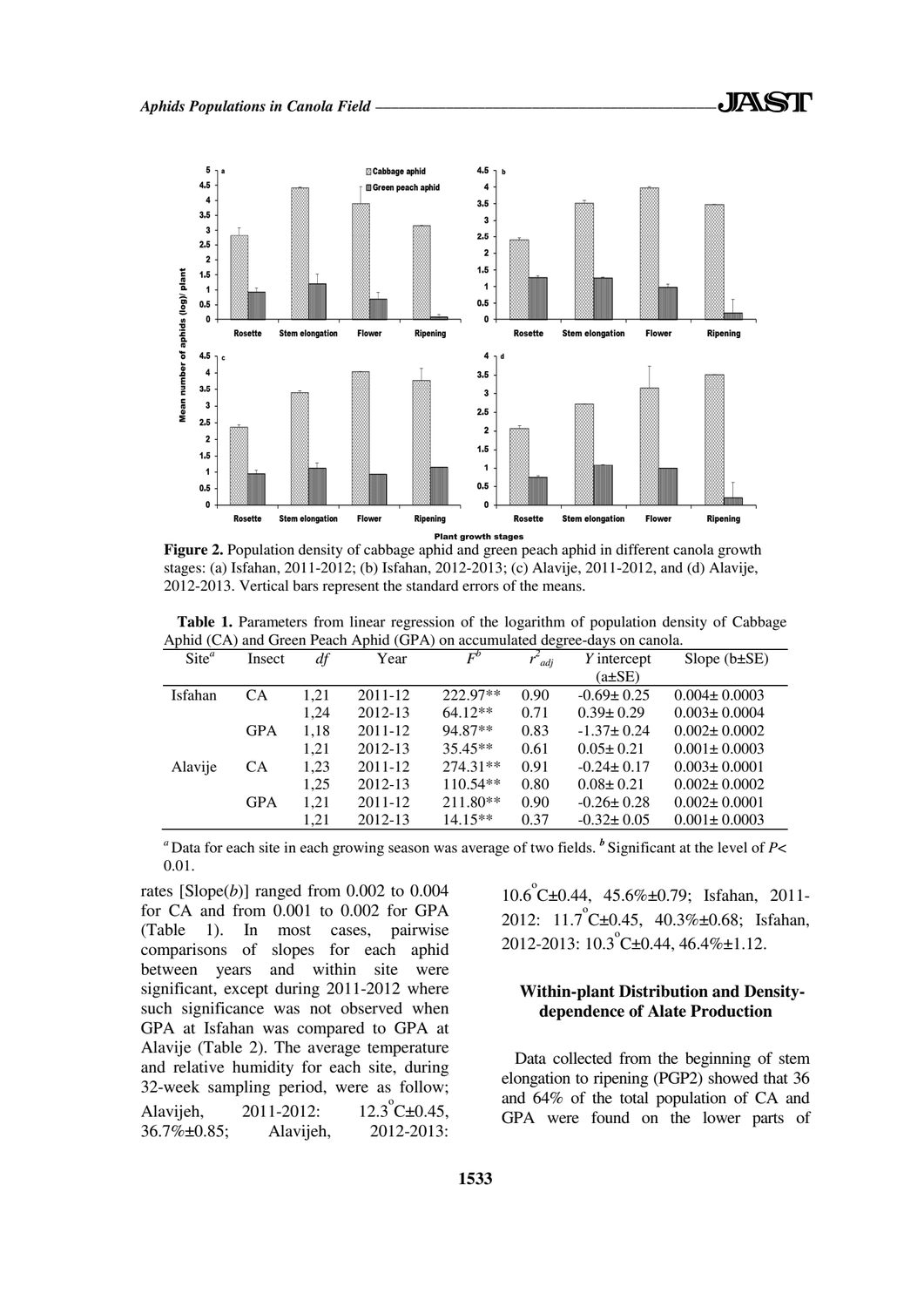| Pairs <sup>b</sup> $(1 \text{ vs. } 2)$ | b <sub>I</sub> | b <sub>2</sub> | $SE_I$ | SE <sub>2</sub> | df | $t^{c}$  |
|-----------------------------------------|----------------|----------------|--------|-----------------|----|----------|
| A $vs. B$                               | 0.0049         | 0.0035         | 0.0003 | 0.0004          | 47 | $2.80**$ |
| A $vs. C$                               | 0.0049         | 0.0033         | 0.0003 | 0.0002          | 46 | $4.43**$ |
| $B \nu s$ . D                           | 0.0035         | 0.0025         | 0.0004 | 0.0002          | 50 | $2.80**$ |
| C vs. D                                 | 0.0033         | 0.0025         | 0.0002 | 0.0002          | 51 | $2.23**$ |
| $E$ vs. $F$                             | 0.0029         | 0.0018         | 0.0003 | 0.0003          | 41 | $2.59**$ |
| E vs. G                                 | 0.0029         | 0.0023         | 0.0003 | 0.0001          | 41 | 1.89     |
| F vs. H                                 | 0.0018         | 0.0012         | 0.0003 | 0.0003          | 50 | $3.47**$ |
| G vs. H                                 | 0.0023         | 0.0012         | 0.0001 | 0.0003          | 51 | $1.41**$ |
| A vs. E                                 | 0.0049         | 0.0029         | 0.0003 | 0.0003          | 41 | $4.71**$ |
| $B \nu s$ . F                           | 0.0035         | 0.0018         | 0.0004 | 0.0003          | 47 | $3.60**$ |
| $C$ vs. $G$                             | 0.0033         | 0.0023         | 0.0002 | 0.0001          | 46 | $4.47**$ |
| $D \nu s$ . H                           | 0.0025         | 0.0012         | 0.0002 | 0.0003          | 48 | $3.60**$ |

Table 2. Homogeneity tests<sup>a</sup> for slopes from regression of the logarithm of population density of Cabbage Aphid (CA) and Green Peach Aphid (GPA) on accumulated degree-days on canola.

<sup>a</sup> *H*<sub>0</sub><sup>*:*</sup> *b*<sub>1</sub> = *b*<sub>2</sub>, <sup>b</sup> (A) CA, Isfahan, 2011-2012; (B) CA, Isfahan, 2012-2013; (C) CA, Alavije, 2011-2012; (D) CA, Alavije, 2012-2013; (E) GPA, Isfahan, 2011-2012; (F) GPA, Isfahan, 2012- 2013; (G) GPA, Alavije, 2011-2012, and (H) GPA, Alavije, 2012-2013. *<sup>c</sup>*Table *t*'s were estimated using linear interpolation. \*\* Pairs are significant at the level of P< 0.01.

plants, respectively (Table 3). This indicated that CA preferred the upper parts, while GPA populations, on the contrary, preferred the lower parts of the plants. Regressions of alates number against the total population density were significant with positive slopes in all experimental fields (Table 4).

#### **DISCUSSION**

Generally, once flowering was completed, GPA population density began to decrease possibly because green foliage became less available. However, at Alavije in 2012-2013 growing season, a different trend was observed because the site was near an orchard, and, therefore, may account for the increasing density of GPA which is a generalist species that could have continued to feed on plants around the orchard well after canola plants had completed flowering.

Aphid growth and developmental rates have been used extensively to predict the performance of aphid populations on plants because they correlate well with fecundity and the intrinsic rate of increase  $(r<sub>m</sub>)$ (Leather and Dixon, 1984; Awmack and

**Table 3.** Within-plant distribution of Cabbage Aphid (CA) and Green Peach Aphid (GPA) on canola in PGP2 *<sup>a</sup>* .

| Site $\frac{b}{b}$ | Insect     | Year    | Aphids/ plant (Mean $\pm$ SE) |                     |     | $pr > t^c$   |
|--------------------|------------|---------|-------------------------------|---------------------|-----|--------------|
|                    |            |         | Lower part of plant           | Upper part of plant |     |              |
| Isfahan            | <b>CA</b>  | 2011-12 | $3974.8 \pm 204.76$           | 7714.8±22.94        | 439 | $<0.0001**$  |
|                    |            | 2012-13 | $1767.6 \pm 40.22$            | 3835.6±138.9        | 439 | $< 0.0001**$ |
|                    | <b>GPA</b> | 2011-12 | $4.43 \pm 0.26$               | $2.29 \pm 0.15$     | 439 | $<0.0001**$  |
|                    |            | 2012-13 | $9.11 \pm 0.47$               | $5.11 \pm 0.32$     | 439 | $< 0.0001**$ |
| Alavije            | <b>CA</b>  | 2011-12 | $2415.5 \pm 77.97$            | $4991.3 \pm 146.38$ | 439 | $< 0.0001**$ |
|                    |            | 2012-13 | $808.34 \pm 29.81$            | $1301.4 \pm 44.66$  | 439 | $<0.0001**$  |
|                    | <b>GPA</b> | 2011-12 | $10.1 \pm 0.34$               | $4.50 \pm 0.11$     | 439 | $<0.0001**$  |
|                    |            | 2012-13 | $5.40 \pm 0.20$               | $3.02 \pm 0.14$     | 439 | $< 0.0001**$ |

<sup>&</sup>lt;sup>*a*</sup> From the beginning of stem elongation to ripening, <sup>*b*</sup> Data for each site in each growing season was average of two fields. <sup>*c*</sup> Significant differences between means (unequal variances), using paired Student's *t*-test at *P*< 0.01.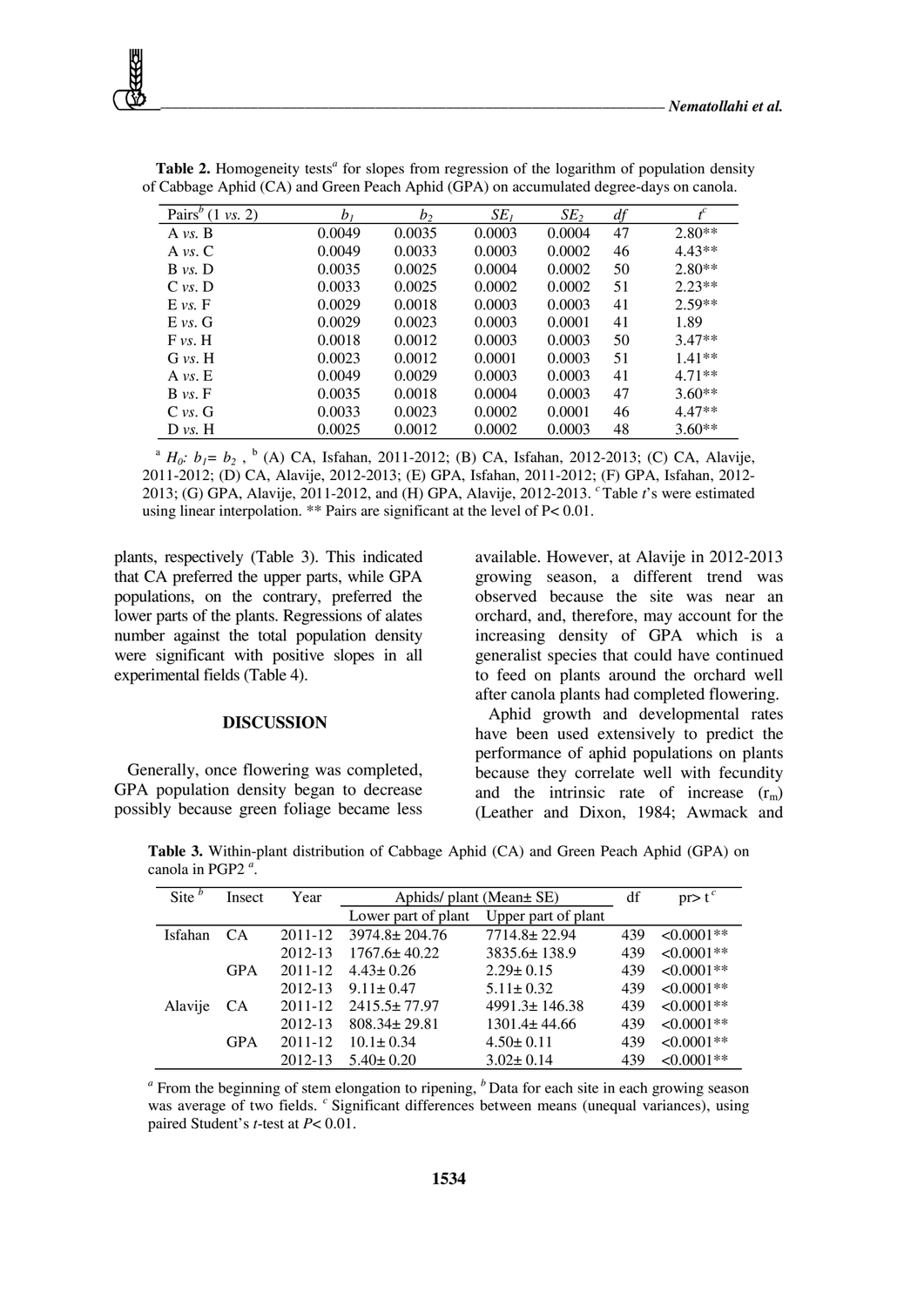| $\text{Site}^{\text{a}}$ | df   | Year    | $F^{\prime}$ | adi  | Y intercept $(a\pm SE)$ | Slope $(b \pm SE)$ |
|--------------------------|------|---------|--------------|------|-------------------------|--------------------|
| <b>Isfahan</b>           | 1.30 | 2011-12 | $450.44**$   | 0.93 | $53.29 \pm 11.90$       | $0.026 \pm 0.001$  |
|                          |      | 2012-13 | $101.88**$   | 0.76 | $5.20 + 31.75$          | $0.082 \pm 0.008$  |
| Alavije                  | 1.30 | 2011-12 | $211.22**$   | 0.87 | $5.49 + 14.39$          | $0.042 \pm 0.002$  |
|                          |      | 2012-13 | 180.90**     | 0.85 | $-2.76 \pm 11.88$       | $0.105 \pm 0.007$  |

**Table 4.** Parameters from linear regression of alate number on total population density for cabbage aphid on canola.

<sup>*a*</sup> Data for each site in each growing season was average of two fields. <sup>*b*</sup> Significant at the level of *P*< 0.01.

Leather, 2007). Rates of population increase in the present study ranged from 0.001 to 0.004, and were similar to that obtained by Wright *et al*. (1995) for hop aphid, *Phorodon humuli* (Scherank) on *Prunus* spp. Pairwise comparisons of slopes between years and between sites indicated that in each site within a year, population growth rate of both aphids was closely related to accumulated degree-days, but within a site, the rate varied among years. The same result was obtained by Wright *et al.* (1995) for hop aphid. Homogeneity tests showed that in all sites and years, GPA grew more slowly with respect to degree-days than CA. Even though many biotic and abiotic factors regulate physiological processes of aphid development (Lees, 1966), the most important single factor for the development of aphids is often temperature (Campbell *et al.,* 1974; Ro *et al.,* 1998). Temperature may affect greatly aphid growth and developmental rates. For example, aphids reared at high temperature may grow into small adults containing fewer embryos

(Leather and Dixon, 1982; Collins and Leather, 2001).

Within-plant distribution indicated that CA preferred upper to lower plant parts and this preference was vice versa for GPA. Our results corroborate reports by van Emden and Bashford (1969) on the distribution of CA and GPA on Brussels sprouts (*Brassica oleracea* L. var. *gemmifera* Zenker). Preference of CA for younger parts and preference of GPA for older parts of plants has been reported on other *Brassica* crops (Trumble, 1982a, b; Dunn and Kempton, 1971; Hopkins *et al*., 1998). The vertical distribution of the aphids on canola may be particularly explained by differences in plant phenology and physiology along the vertical gradient of canola plants. It has been suggested that GPA require amino-nitrogen compounds mobilized during leaf senescence (van Emden, 1966). Thus, GPA would be expected to be more abundant on lower parts of plants.

Results showed that the production of CA alates on canola was density-dependent. Density dependence of production of alates of CA was reported on kale, *Brassica oleracea* var. *accephala* by Raworth *et al*. (1984), which suggested that increases in the production of the fourth instar alates could have resulted in large numbers of alates at high aphid densities. CA is a gregarious aphid (Hayamizu, 1982), therefore, as Müller *et al*. (2001) postulated, it is more responsive to the crowding stimulus than the non-gregarious species, like GPA.

The present study has shown that CA is a specialist on canola and prefers feeding on younger plant parts, which makes it of economic importance on canola as it can move into the developing floral buds and render it unmarketable. However, GPA is a generalist which feeds on a wide range of plants in several families, but is generally not of economic importance on canola. The obtained results could be used to make a contribution to systematize the field monitoring of predominant aphids in canola crop.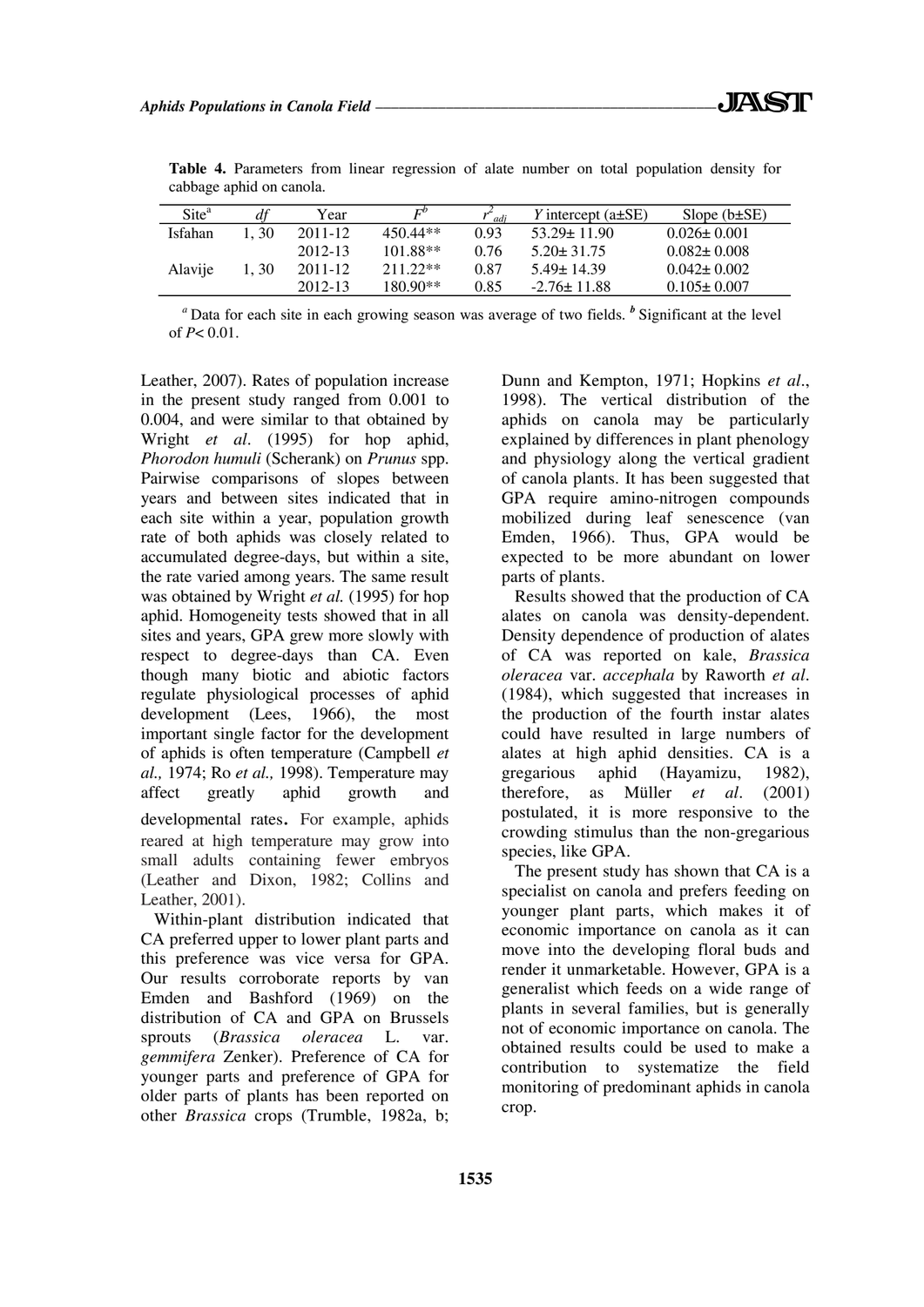## **ACKNOWLEDGEMENTS**

The authors wish to express their appreciation to Tarbiat Modares University for financial support and Isfahan Research Center for Agriculture and Natural Resources for technical support.

#### **REFERENCES**

- 1. Anonymous. 2010. *Statistical Yearbook of Agriculture.* I. *Field Crops*. Ministry of Jahad-e-Agriculture Publication. 114 PP.
- 2. Awmack, C. S. and Leather, S. R. 2007. Growth and Development*.* In: "*Aphids as Crop Pests*", (Eds.): van Emden, H. F. and Harrington, R.. CAB Publication, PP. 135-151.
- 3. Bonnemaison, L. 1965. Insect Pests of Crucifers and Their Control. *Annu. Rev. Entomol.* **10:** 232-256.
- 4. Boyd, M. L. and Lentz, G. 1994. Seasonal Incidence of Aphids and the Aphid Parasitoid *Diaeretiella rapae* (M'Intosh) (Hymenoptera: Aphidiidae) on Rapeseed in Tennessee. *Environ. Entomol.,* **23:** 349-353.
- 5. Campbell, A., Frazer, B., Gilbert, N., Gutierrez, A. and Mackauer, M. 1974. Temperature Requirements of Some Aphids and Their Parasites. *J. Appl. Ecol.,* **11:** 431-438.
- 6. Collins, C. M. and Leather, S. R. 2001. Effect of Temperature on Fecundity and Development of The Giant Willow Aphid, *Tuberolachnus salignus*  (Sternorrhyncha : Aphididae). *Europ. J. Entomol.,* **98**: 177-182.
- 7. Desneux, N., Rabasse, J. M., Ballanger, Y. and Kaiser, L. 2006. Parasitism of Canola Aphids in France in Autumn. *J. Pest Sci.,* **79:** 95-102.
- 8. Dunn, J. A. and Kempton, D. P. H. 1971. Seasonal Changes in Aphid Populations on Brussels Sprouts. *Ann. Appl. Biol.* **68:** 233-244.
- 9. Farsi, A., Kochili, F., Soleiman-Nejadian, A. and Zhajehzadeh, Y. 2009.

Study on the Population Fluctuation of Canola Aphids and Their Dominant Natural Enemies in Ahvaz. *Plant Protec.* (*Sci. J. Agr.*)*,* **32:** 55-65.

- 10. Feng, M. G. and Nowierski, R. M. 1992. Variation in Spatial Pattern of the Russian Wheat Aphid (Homoptera: Aphididae) Among Small Grains in the Northwestern United States. *Environ. Entomol.,* **21:** 1029-1034.
- 11. Harper, F. R. and Berkenkamp, B. 1975. Revised Growth Stage Key for *Brassica campestris* and *B. napus. Can. J. Plant Sci.,* **55:** 657-658.
- 12. Hayamizu, H. 1982. Comparative Studies on Aggregations among Aphids in Relation to Population Dynamics. I. Colony Formation and Aggregation Behavior of *Brevicoryne brassicae* L. and *Myzus persicae* (Sulzer) (Homoptera: Aphididae). *Appl. Entomol. Zool.*, **17:** 519-529.
- 13. Higley, L. G., Pedigo, L.P. and Ostlie, K.R. 1986. DEGDAY: A Program for Calculating Degree-days, and Assumptions behind the Degree-day Approach. *Environ. Entomol.*, **15:** 999- 1016.
- 14. Hopkins, R. J., Ekbom, B. and Henkow, L. 1998. Glucosinolate Content and Susceptibility for Insect Attack of Three Populations of *Sinapis alba*. *J. Chem. Ecol.,* **24:** 1203–1216.
- 15. Jansson, R.K. and Smilowitz, Z. 1985. Influence of Potato Plant Phenology on The Population Dynamics of The Green Peach Aphid, *Myzus persicae* (Homoptera: Aphididae). *Environ. Entomol.,* **14:** 7-14.
- 16. Khajehzadeh, Y., Malkeshi, S. H. and Keyhanian, A. A. 2010. Population Fluctuation of Canola Aphids, Biology of Turnip Aphid, *lipaphis erysimi* Kalt. and Efficiency of Its Natural Enemies in Canola Fields of Khuzestan. *Iran. J. Plant Protec. Sci.* **41:** 165-178.
- 17. Lamb, R. J. 1989. Entomology of Oilseed *Brassica* Crops. *Annu. Rev. Entomol.,* **34:** 211-229.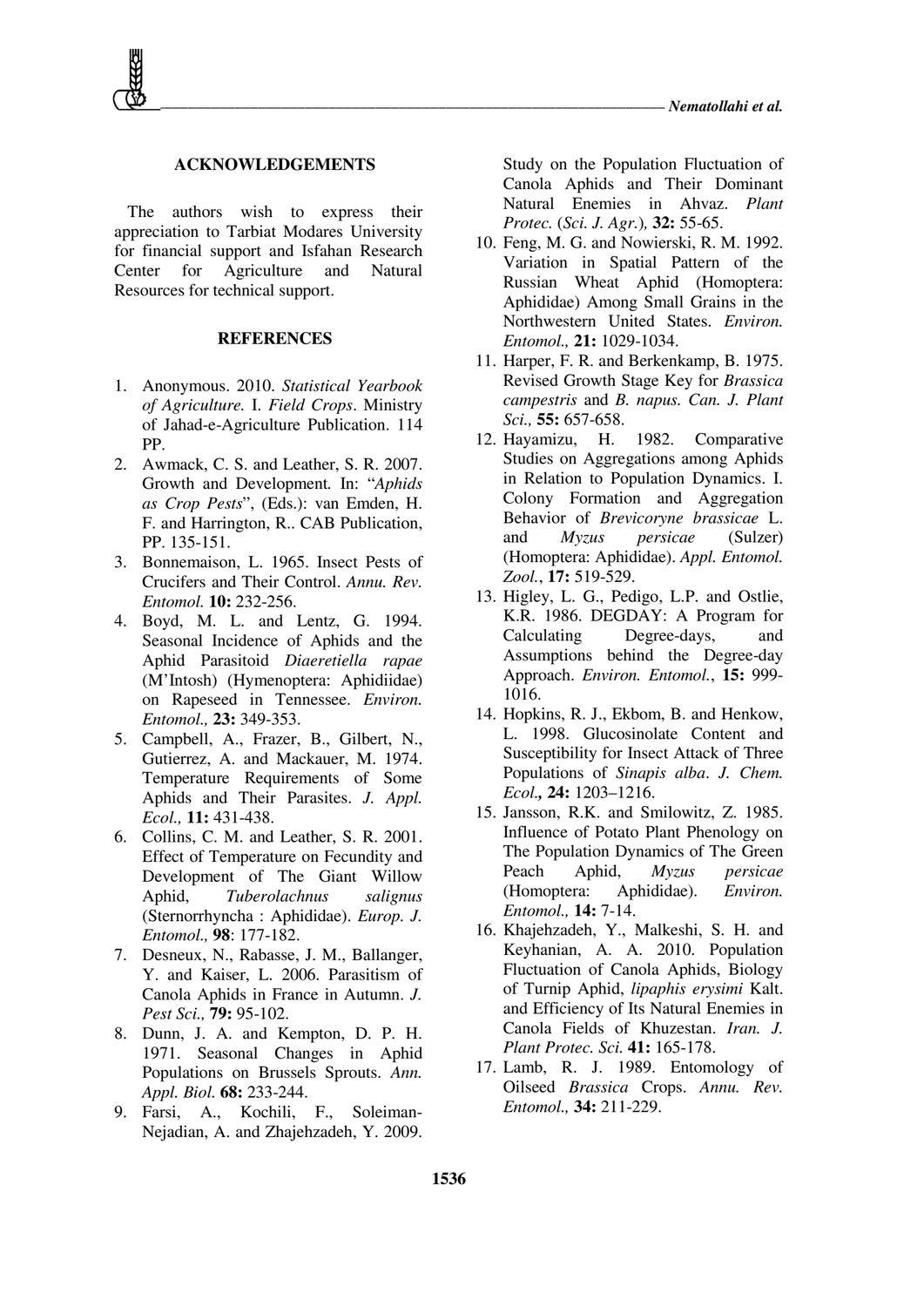- 18. Leather, S. R. and Dixon, A. F. G. 1982. Secondary Host Preferences and Reproductive Activity of the Bird Cherry-oat Aphid, *Rhopalosiphum padi*. *Ann. Appl. Biol.,* **101**: 219-228.
- 19. Leather, S. R. and Dixon, A. F. G. 1984. Aphid Growth and Reproductive Rates. *Entomol. Exp. Appl.,* **35:** 137-140.
- 20. Lees, A.D. 1966. The Control of Polymorphism in Aphids. In: "*Advances in Insect Physiology*", (Eds.): Beament, J. W. L., Treherne, J. E. and Wigglesworth, V. B.. Academic Press, New York, **3:** 207-277.
- 21. McCornack, B. P., Costamagna, A. C. and Ragsdale, D. W. 2008. Within-plant Distribution of Soybean Aphid (Hemiptera: Aphididae) and Development of Node-based Sample Units for Estimating Whole-Plant Densities on Soybean. *J. Econ. Entomol.,* **101:** 1488-1500.
- 22. Modarres-Najafabadi, S. S., Akbari-Moghadam, H. and Gholamian, G. H. 2004. Population Fluctuations of The Cabbage Aphid (*Brevicoryne brassicae*) and Identification of Its Natural Enemies in Sistan Region. *J. Sci. Tech. Agr. Nat. Res.*, **4:** 175-184.
- 23. Müller, C. B., Williams, I. S. and Hardie, J. 2001. The Role of Nutrition, Crowding and Interspecific Interactions in the Development of Winged Aphids. *Ecol. Entomol.,* **26:** 330-340.
- 24. Nematollahi, M. R., Fathipour, Y., Talebi, A. A., Karimzadeh. J. and Zalucki, M. P. 2014a. Parasitoid- and Hyperparasitoid-mediated Seasonal Dynamics of the Cabbage Aphid (Hemiptera: Aphididae). *Environ. Entomol.*, **43(6):** 1542-1551.
- 25. Nematollahi, M. R., Fathipour, Y., Talebi, A. A., Karimzadeh. J. and Zalucki, M. P. 2014b. Sampling Procedure and Temporal-spatial Distribution of the Cabbage Aphid, *Brevicoryne brassicae* (Hemiptera: Aphididae) on Canola. *J. Agr. Sci. Tech.,* **16(6):** 1241-1252.
- 26. Raworth, D. A., Frazer, B. D., Gilbert, N. and Wellington, W. G. 1984. Population Dynamics of The Cabbage Aphid, *Brevicoryne brassicae*  (Homoptera: Aphididae) at Vancouver, British Colombia. I. Sampling Methods and Population Trends. *Can. Entomol.***, 116:** 861-870.
- 27. Ro, T. H., Long, G. E. and Toba, H. H. 1998. Predicting Phenology of Green Peach Aphid (Homoptera: Aphididae) Using Degree-days. *Environ. Entomol.*, **27:** 337–343.
- 28. SAS Institute. 2004. *SAS User's Guide: Statistics.* Version 9.1 Edition, Cary, NC.
- 29. Trumble, J. T. 1982a. Within-plant Distribution and Sampling of Aphids on Broccoli in Southern California. *J. Econ. Entomol.,* **75:** 587-592.
- 30. Trumble, J. T. 1982b. Aphid (Homoptera: Aphididae) Population Dynamics on Broccoli in an Interior Valley of California. *J. Econ. Entomol.,*  **75:** 841-847.
- 31. van Emden, H. F. 1966. Studies on the Relations of Insect and Host Plant. III. A Comparison of The Reproduction of *Brevicoryne brassicae* and *Myzus persicae* (Hemiptera: Aphididae) on Brussels Sprout Plants Supplied with Different Rates of Nitrogen and Potassium. *Entomol. Exp. Appl.*, **9:** 444- 460.
- 32. van Emden, H. F. and Bashford, M. A. 1969. A Comparison of The Reproduction of *Brevicoryne brassicae* and *Myzus persicae* in Relation to Soluble Nitrogen Concentration and Leaf Age (Leaf Position) in The Brussels Sprout Plant. *Entomol. Exp. Appl.*, **12:** 351-364.
- 33. Williams, I. S. and Dixon, A. F. G. 2007. Life Cycles and Polymorphism. In: "*Aphids as Crop Pests*", (Eds.): van Emden, H.F. and Harrington, R.. CAB Publication, PP. 69-85.
- 34. Williams, I. S., Dewar, A. M., Dixon, A. F. G. and Thornhill, W. A. 2000. Alate Production of *Myzus persicae* on Sugar